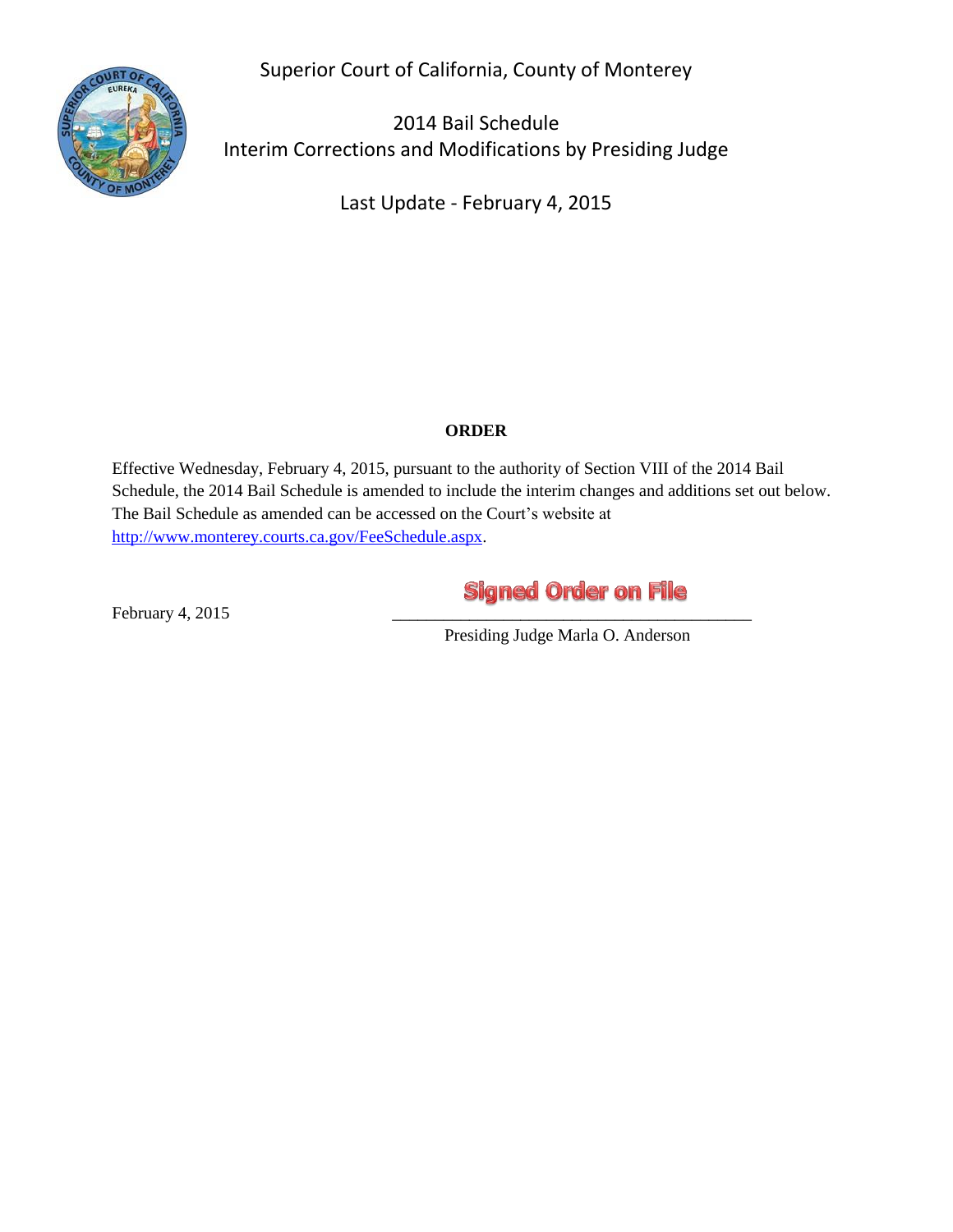RE: February 2015 Amendments to the bail schedule - Prop 47 and 1170(h) Updates

- 1. The 1170(h) Quick Reference Guide (Appendix B) is updated to reflect all changes through enactment of Prop 47. The text of the bail schedule has been amended to reflect these changes.
- **2. Grand theft sections deleted from bail schedule:** The following sections are deleted from the bail schedule.Bail will be in the default amounts of \$10,000 for felony cases and \$3,500 for misdemeanor cases for these deleted sections.

| $487(b)(1)^*$ |  | $16 - 2 - 3$ | $\vert$ Grand Theft (Domestic Fowls or Farm Crops > \$250)                                                          | 17,500(5,000) |  |
|---------------|--|--------------|---------------------------------------------------------------------------------------------------------------------|---------------|--|
| $ 487(b)(2)*$ |  | $16 - 2 - 3$ | Grand Theft (Shellfish or other Aguacultural Products From Commercial or Research Operation >\$250) [10,000 (5,000) |               |  |
| 487g*         |  | $16 - 2 - 3$ | Theft of animal for sale, research, commercial use or slaughter                                                     | 10,000(5,000) |  |

**3. "Grand theft" and 496 sections amended to Alternative Penalty Enhancement crimes in bail schedule:** The following sections in the bail schedule are amended to reflect that they are now misdemeanors under Prop 47 and bail must be set at the misdemeanor amount unless an exception applies altering the potential punishment to felony status. The bail schedule now identifies the specific Alternative Penalty Enhancements for each of these crimes. In some instances the misdemeanor bail has been established or modified as reflected below.

| 487(c) **   | H | $16 - 2 - 3$ | Grand Theft from Person [As misdo it is punishable up to 6 months per § 490.1.]                                                                                                                                                                                                                          | 10,000** ( <del>7,500</del> 10,000)<br><b>Felony bail only if any APE</b> |
|-------------|---|--------------|----------------------------------------------------------------------------------------------------------------------------------------------------------------------------------------------------------------------------------------------------------------------------------------------------------|---------------------------------------------------------------------------|
|             |   |              | [NOTE: This is an APE Crime. Bail must be set at the misdo amount unless 1. The value of the item<br>obtained > \$950, or 2. Defendant has a prior Super Strike or 3. Defendant is required to register per PC<br>$\S$ 290. Upon fresh arrest, if an APE applies, bail must be set at the felony amount. | <i><u><b>applies]</b></u></i>                                             |
|             |   |              | [APE = 1. Value > \$950 or 2. Prior super strike or 3. Mandatory 290 registrant.] The felony is a<br>wobbler.]                                                                                                                                                                                           |                                                                           |
| 487(d)(1)** | H | $16 - 2 - 3$ | Grand Theft of Auto or Listed Farm Animal [As misdo it is punishable up to 6 months per § 490.1.]                                                                                                                                                                                                        | $ 10,000** 10,000 $<br>[Felony bail only if any <b>APE</b>                |
|             |   |              | [NOTE: This is an APE Crime. Bail must be set at the misdo amount unless 1. The value of the item<br>obtained > \$950, or 2. Defendant has a prior Super Strike or 3. Defendant is required to register per PC                                                                                           | <i>applies]</i>                                                           |
|             |   |              | § 290. Upon fresh arrest, if an APE applies, bail must be set at the felony amount.                                                                                                                                                                                                                      |                                                                           |
|             |   |              | [APE = 1. Value > \$950 or 2. Prior super strike or 3. Mandatory 290 registrant.] The felony is a<br>wobbler.]                                                                                                                                                                                           |                                                                           |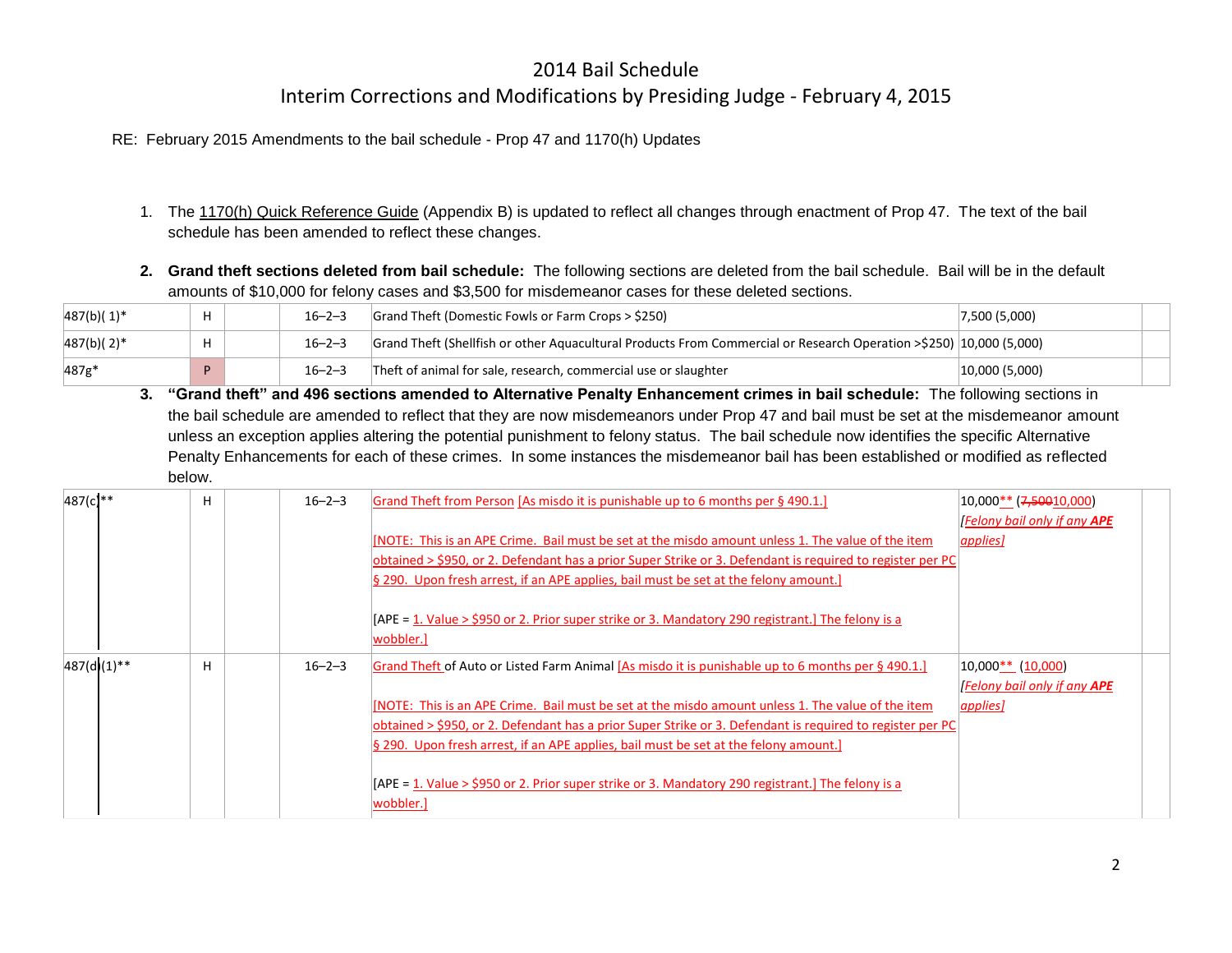| $ 20,000**(10,000) $               |
|------------------------------------|
| <b>Felony bail only if any APE</b> |
| <i><u><b>applies</b></u></i>       |
|                                    |
|                                    |
|                                    |
|                                    |
|                                    |
|                                    |
|                                    |
|                                    |
| $10,000$ ** (5,000)                |
| <b>Felony bail only if any APE</b> |
| <i>applies]</i>                    |
|                                    |
|                                    |
|                                    |
|                                    |
|                                    |
|                                    |

#### 4. **Petty Theft with Prior**: Pursuant to § 666, the following sections on the bail schedule are amended. Note that 666 is only a crime if the defendant has a particular criminal background. If so, then the crime is a 1-year wobbler which is state-prison eligible.

| 666*           | <b>HP</b> | <b>APE</b> | Petty Theft with <del>3 or more</del> -Prior Convictions for Theft-Related Crimes on Which Time Was Served<br>where person is required to register per § 290, has a prior Super Strike conviction, or has any prior<br>conviction for elder financial abuse pursuant to subdivision (d) or (e) of $\S$ 368 | $ 10,000 \rangle$ (5,000) |  |
|----------------|-----------|------------|------------------------------------------------------------------------------------------------------------------------------------------------------------------------------------------------------------------------------------------------------------------------------------------------------------|---------------------------|--|
| 666(a)*        | <b>HP</b> | <b>APE</b> | Petty Theft with Prior Conviction for Theft on Which Time Was Served where person is required to<br>register per § 290, has a prior Super Strike conviction, or has any prior conviction for elder financial<br>abuse pursuant to subdivision (d) or (e) of § 368                                          | $ 10,000 \rangle$ (5,000) |  |
| 666(a)/484(a)* | <b>HP</b> | <b>APE</b> | Petty Theft with Prior Conviction for Theft on Which Time Was Served where person is required to<br>register per § 290, has a prior Super Strike conviction, or has any prior conviction for elder financial<br>abuse pursuant to subdivision (d) or (e) of $\S$ 368                                       | $ 10,000 \rangle$ (5,000) |  |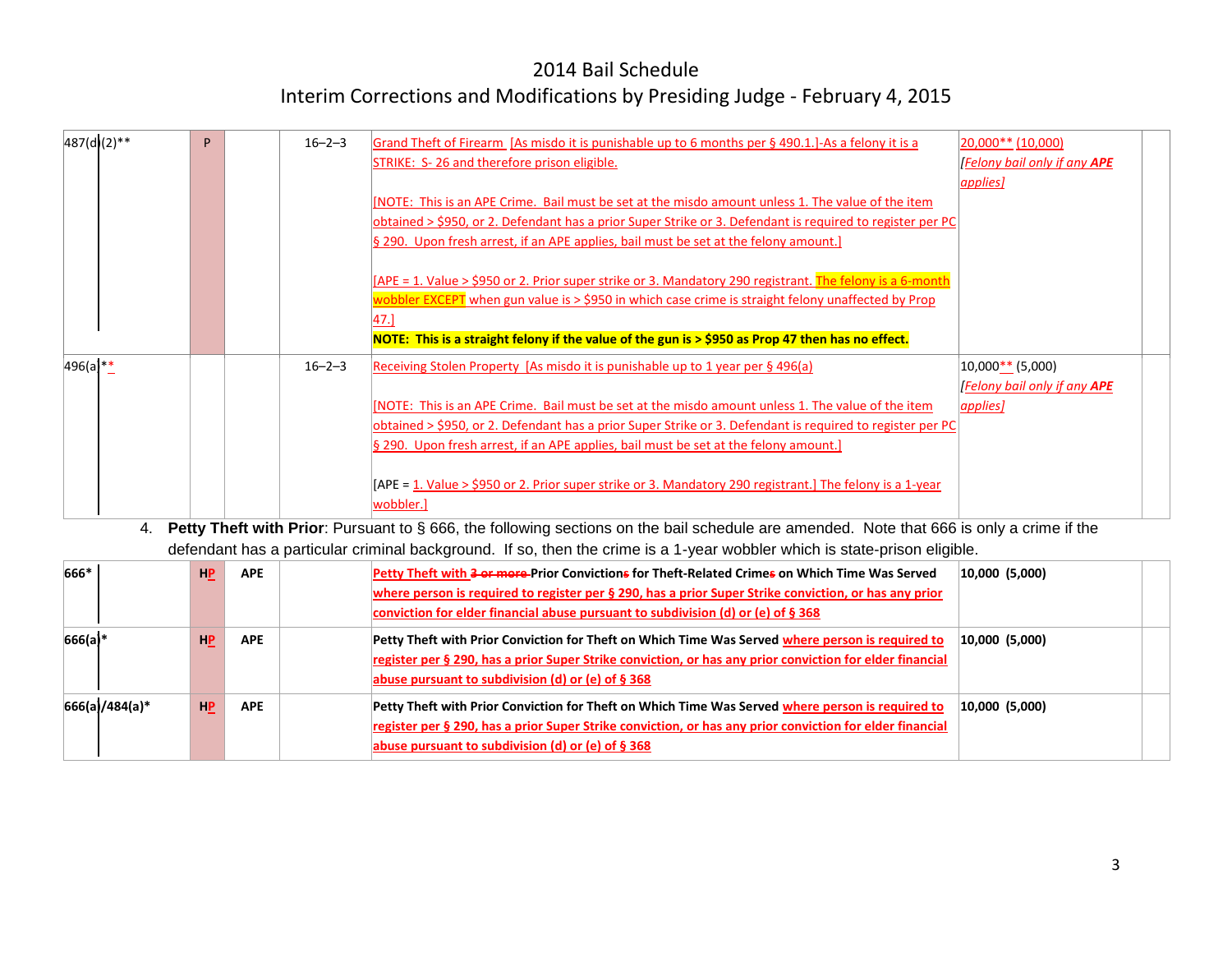| 666(b)*    | $P_{\cdot}$ | <b>APE</b>           |              | Petty Theft by 290 Registrant or With Prior Strike Petty Theft with Prior Conviction for Theft-Related 10,000 (5,000)                  |                |  |
|------------|-------------|----------------------|--------------|----------------------------------------------------------------------------------------------------------------------------------------|----------------|--|
|            |             |                      |              | Crime on Which Time Was Served where person is required to register per § 290, has a prior Super                                       |                |  |
|            |             |                      |              | Strike conviction, or has any prior conviction for elder financial abuse pursuant to subdivision (d) or                                |                |  |
|            |             |                      |              | (e) of § 368                                                                                                                           |                |  |
| 5.         |             | amounts shall apply. |              | Forgery and Non-Sufficient Check Crimes: The following sections are deleted from the bail schedule and the default felony / misdo bail |                |  |
| $470*$     | H.          |                      | $16 - 2 - 3$ | Forgery, Intent; Documents of Value; Counterfeiting Seal; Uttering; Falsification of Records                                           | 10,000(5,000)  |  |
| $470(a)*$  | H.          |                      | $16 - 2 - 3$ | Forgery, Intent; Documents of Value; Counterfeiting Seal; Uttering; Falsification of Records                                           | 10,000 (5,000) |  |
| $470(b)*$  | H.          |                      | $16 - 2 - 3$ | Forgery, Intent; Documents of Value; Counterfeiting Seal; Uttering; Falsification of Records                                           | 10,000 (5,000) |  |
| $470(c)*$  | H.          |                      | $16 - 2 - 3$ | Forgery, Intent; Documents of Value; Counterfeiting Seal; Uttering; Falsification of Records                                           | 10,000 (5,000) |  |
| 470(d)*    | H.          |                      | $16 - 2 - 3$ | Forgery, Intent; Documents of Value; Counterfeiting Seal; Uttering; Falsification of Records                                           | 10,000 (5,000) |  |
| 471*       | H           |                      | $16 - 2 - 3$ | Forgery, False Entries in Records Returns                                                                                              | 10,000 (5,000) |  |
| 472*       | H.          |                      | $16 - 2 - 3$ | Forgery or Counterfeiting or Seals; Possession and Concealment                                                                         | 10,000 (5,000) |  |
| 473*       | H.          |                      | $16 - 2 - 3$ | Forgery - Punishment                                                                                                                   | 10,000 (5,000) |  |
| $474*$     | H.          |                      | $16 - 2 - 3$ | Sending False/Forged Message by Phone/Telegraph w/Fraud Intent                                                                         | 10,000 (5,000) |  |
| 475*       | H.          |                      | $16 - 2 - 3$ | Forged Bills or Notes, Possession or Receipt                                                                                           | 10,000 (5,000) |  |
| $ 475(a)*$ | H           |                      | $16 - 2 - 3$ | Forged Bills or Notes, Possession or Receipt                                                                                           | 10,000 (5,000) |  |
| $475(b)*$  | H.          |                      | $16 - 2 - 3$ | Forged Bills or Notes, Possession or Receipt                                                                                           | 10,000 (5,000) |  |
| $475(c)*$  | H.          |                      | $16 - 2 - 3$ | Forged Bills or Notes, Possession or Receipt                                                                                           | 10,000 (5,000) |  |
| 476*       | H           |                      | $16 - 2 - 3$ | Fictitious Checks, Making, Uttering                                                                                                    | 10,000 (5,000) |  |
| 476a*      | H           |                      | $16 - 2 - 3$ | Checks N.S.F.- Value > \$450 or, prior 470, 475, or 476 conviction.                                                                    | 10,000 (5,000) |  |
| 476a(a)*   | H.          |                      | $16 - 2 - 3$ | Checks N.S.F.- Value > \$450 or, prior 470, 475, or 476 conviction.                                                                    | 10,000 (5,000) |  |
| $476a(b)*$ | H.          |                      | $16 - 2 - 3$ | Checks N.S.F. (Punishment)                                                                                                             | 10,000 (5,000) |  |